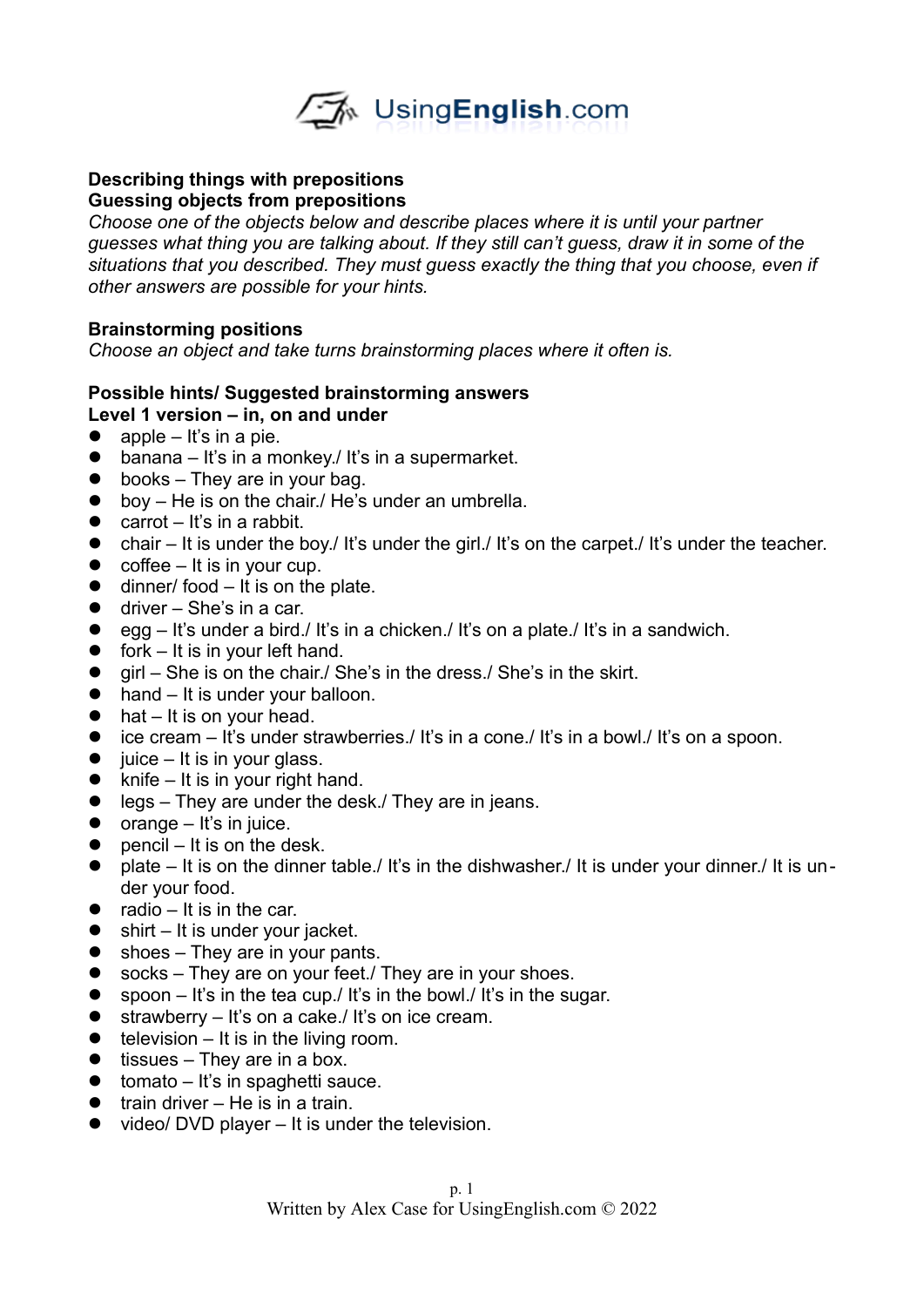

## **Level 2 version – on, in and under**

- $\bullet$  bath It's in the bathroom./ It's under the shower.
- $\bullet$  bird It's on the roof./ It's on the tree./ It's on an egg./ It's in the sky.
- $\bullet$  brush It's in the bathroom./ It's under the mirror./ It's by the comb.
- $\bullet$  bus driver He is in the bus./ He is under the hat.
- doctor She is in the hospital./ She is in the clinic./ She in in the white coat./ She is by the bed.
- $\bullet$  duck It is on the water. duck
- $\bullet$  egg It's by a sausage./ It's under a bird./ It's in a chicken./ It's on a plate.
- **e** eraser It is by the pencil./ It's in the pencil case./ It's on the desk./ It's on the notebook.
- $\bullet$  fire fighter He is in the fire engine./ He is in the coat./ He is under the hat./ He is in the mask./ He's in the boots.
- $\bullet$  fish It's in a crocodile./ It's in the dolphin./It's in an octopus./ It's in the sea./ It's on the sushi rice.
- $\bullet$  giraffe It's by a tree./ It's in Africa./ It's in a zoo./ It's by a zebra.
- $\bullet$  hippo It's in Africa./ It's in water./ It's in the zoo.
- horse It's under the rider./ It's in a riding school.
- $\bullet$  jacket It's on your shirt./ It's under your scarf.
- kangaroo It's in Australia./ It's in mummy's pocket.
- $\bullet$  key It's in your pocket./ It's in the lock./ It's in the door.
- $\bullet$  ladder It's under a window./ It's by a house./ A window cleaner is on it.
- $\bullet$  milk It's in the cat./ It's in the cow./ It's in the supermarket.
- $\bullet$  mirror It's under the light. It's in the bathroom.
- mouse It's in Disneyland./ It's in a snake.
- $\bullet$  nose It's by your eye.
- nurse She's in the hospital./ She's by the doctor./ She's under a white hat.
- $\bullet$  office worker She is in an office./ She is by the photocopier.
- $\bullet$  pen It is by the textbook./ It's on the desk./ It's in the pencil case.
- **•** pencil case  $-$  It's in the bag./ It's on the desk.
- $\bullet$  pig It's in a sausage.
- $\bullet$  pineapple It's on a Hawaiian pizza./ It's in fruit salad.
- $\bullet$  pilot He is in a plane./ He is in an airplane./ He is in an airport.
- $\bullet$  police officer He is in a police car./ He is in in a patrol car./ He is in a police station.
- $\bullet$  roof It's on the house. It's under the bird.
- $\bullet$  strawberry It's on a cake./ It's on ice cream./ It's by a blueberry.
- $\bullet$  student He is in school. He is in the classroom. He's on the chair.
- $\bullet$  tiger It's in India./ It's in a zoo./ It's by a lion.
- $\bullet$  toothbrush It's in the bathroom./ It's in a cup./ It's by the mirror./ It's in your mouth.
- $\bullet$  towel It's in the bathroom./ It's on your hair.
- $\bullet$  tree It's in the garden./ It's under the bird.
- $\bullet$  x-ray It's in a hospital.
- $\bullet$  voyo It's under the hand.
- $\bullet$  zebra It's in a zoo./ It's in Africa./ It's by a giraffe.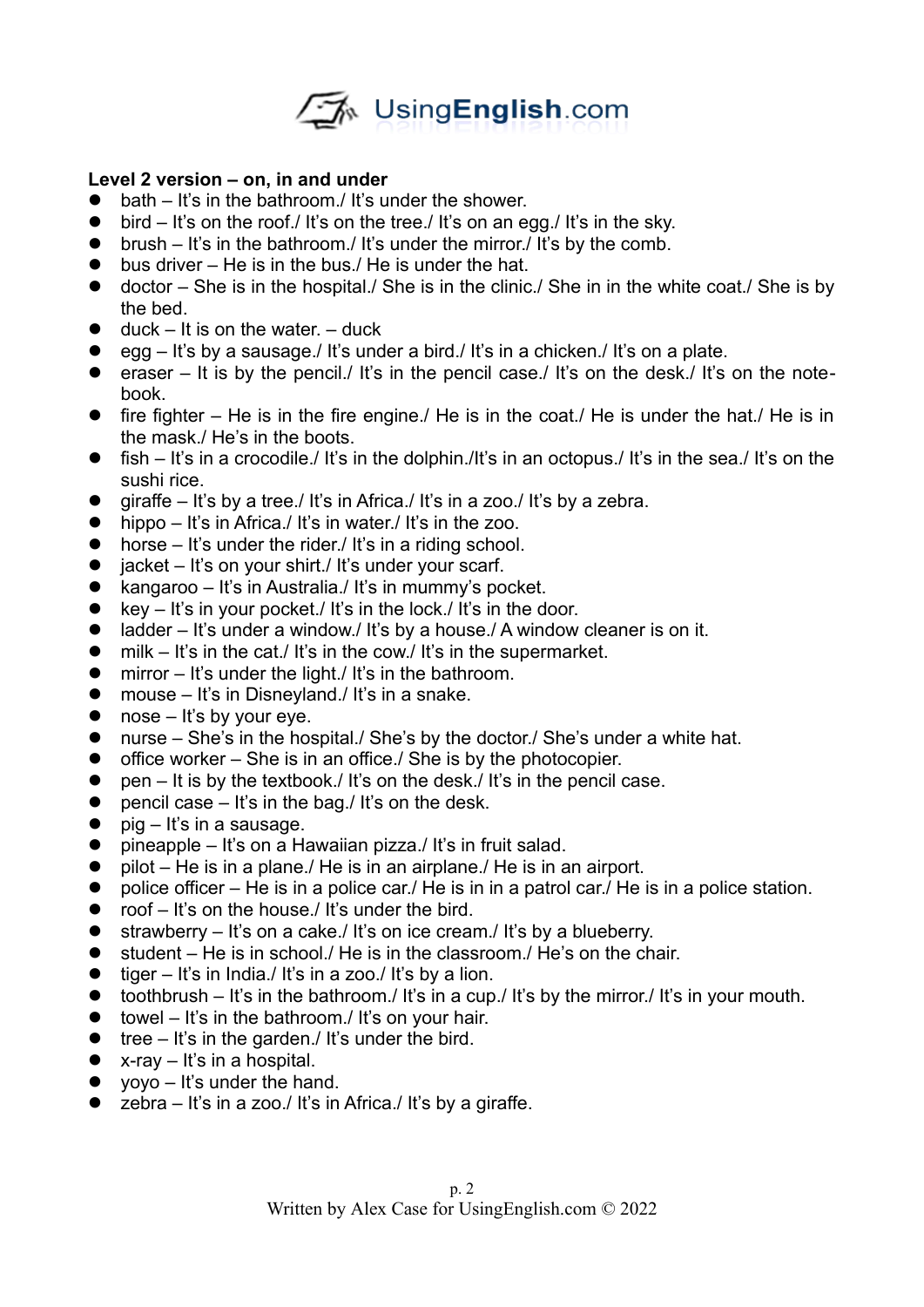

## **Level 3 version – on, in, under and by**

- America It's by Canada.
- **•** Taiwan It's under China.
- $\bullet$  alarm clock It's by the bed./ It's on a little table.
- $\bullet$  basketball It's in the gym./ It's in the basket.
- bat It's in the baseball player's hands.
- $\bullet$  bathroom It's by the toilet
- $\bullet$  bed It's under the sleeping boy./ It's in the bedroom./ It's by the lamp.
- $\bullet$  bicycle It's under the girl./ It's in the street.
- $\bullet$  boat/ ship/ yacht It's on the sea./ It's on the water.
- $\bullet$  bottle It's in the fridge.
- $\bullet$  butterfly It's on the flower.
- $\bullet$  car It's on the street./ It's in the garage.
- $\bullet$  chair It's under the teacher./ It's by the desk./ It's on the carpet.
- $\bullet$  cheese It's in a mouse./It's in a sandwich.
- $\bullet$  cockroach It's in the kitchen./ It's under the shoe.
- $\bullet$  cola It's in a can./ It's in a bottle./ It's in a glass./ It's in the refrigerator.
- $\bullet$  comic It's in a boy's bedroom./ It's in the library./ It's in a bookshop.
- cook He's in a restaurant./ He's in the kitchen.
- crayon It's in your pencil case./ It's on the desk./ It's by the colouring sheet.
- $\bullet$  dining room It's by the kitchen.
- doll It's in a toy box./ It's in a little dress./ It's in a little bed./ It's in a girl's bedroom.
- $\bullet$  dolphin It's in the sea./ It's jumping in a hula hoop.
- $\bullet$  fan It's in front of the window.
- $\bullet$  football It's in the goal./ It's in the goalkeeper's hands.
- garage  $-$  It's by the house.
- hamburger It's by French fries./ It's in Macdonald's.
- honey It's in the bee./ It's on the butter on the toast.
- $\bullet$  iuice It's in the refrigerator./ It's in a can./ It's in a glass.
- $\bullet$  kite It's in the sky./ It's in a tree.
- $\bullet$  lamp It's on the desk./ It's by the bed.
- mosquito It's on your arm./ It's under the hand.
- noodles They are in the bowl. They are in the chopsticks.
- $\bullet$  pizza It's in the oven./ It's in the Italian restaurant.
- $\bullet$  sofa It's in the living room./ It's under three people./ It's by the armchair.
- $\bullet$  spring roll It's in the Chinese restaurant. It's by noodles.
- $\bullet$  water It's in you./ It's in the toilet./ It's in the bath./ It's in the shower./ It's in the bottle.